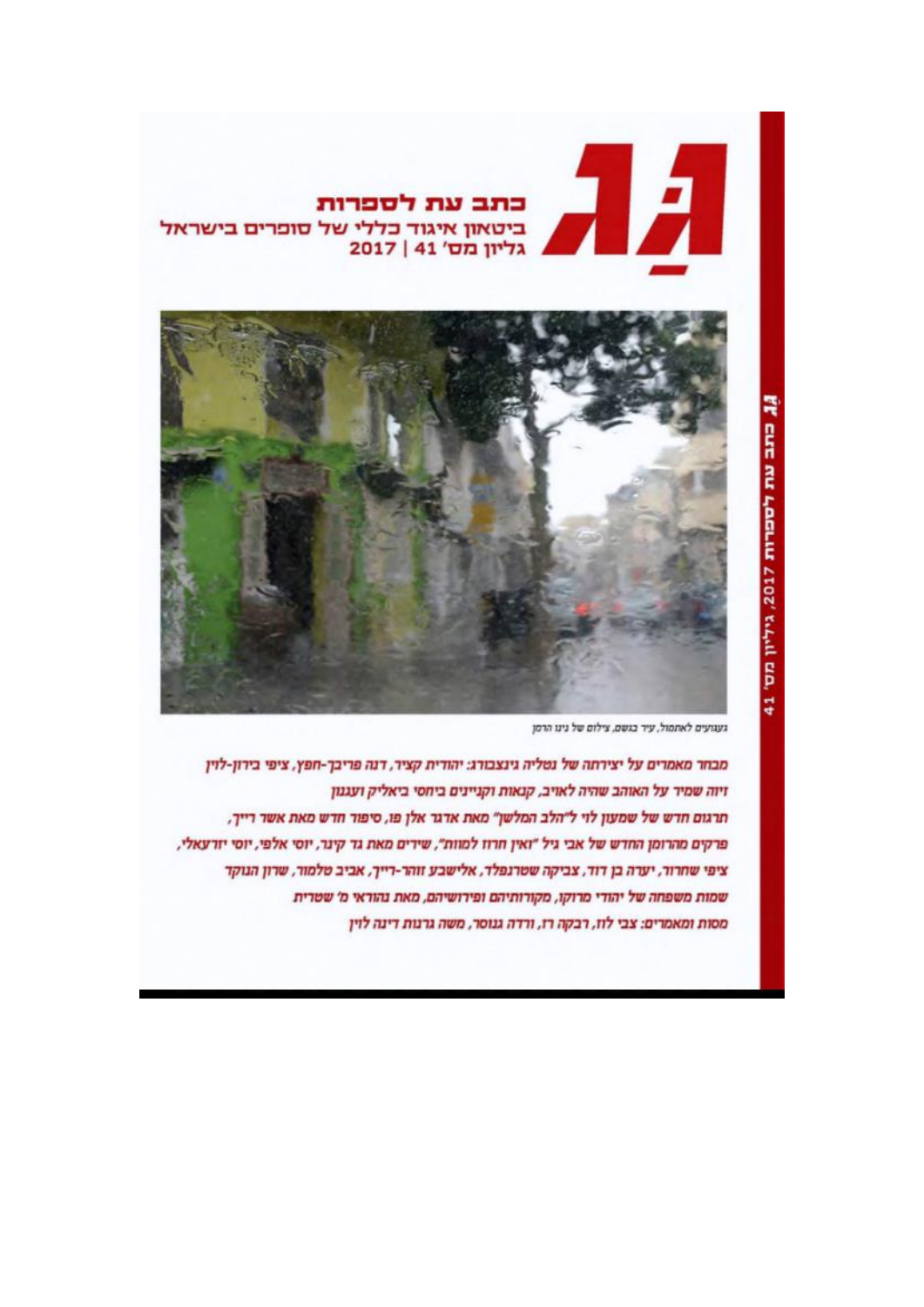## **Behind the Cover**

## **Marlyn Vinig**

**The cover of** *Freestyle Panic* **is an image taken by photographer Nino Herman. Behind the scenes of this photograph is a mysterious friendship connecting the living to the dead. The writer of the book, poet Marlyn Vinig, and cover photographer, Nino Herman, engaged in a touching conversation on the ties and spaces enabling creation, and how much they both miss Nino's son, Yair**

"Every frame in Nino Herman's photographs is cinematographic, and the emerging image gives us a live story. The characters he chose to photograph, and the moments in which he captures them, have an air of youth and passion for life. Each picture has unique aesthetics and emotional power that compel you to look longer. Beauty is all around us, we are surrounded by it, all we need is artists like Nino to remind us of it", is how director and producer Danny Siton accurately describes the work of Nino (Hananya) Herman.

I discovered Nino as a person, rather than Yair's dad, in recent years. His son, Yair Herman, was in class with me at the Jerusalem Experimental (Nisui) High School until  $10<sup>th</sup>$  grade, before





Above: Nino Herman Below: Nino's late son, Yair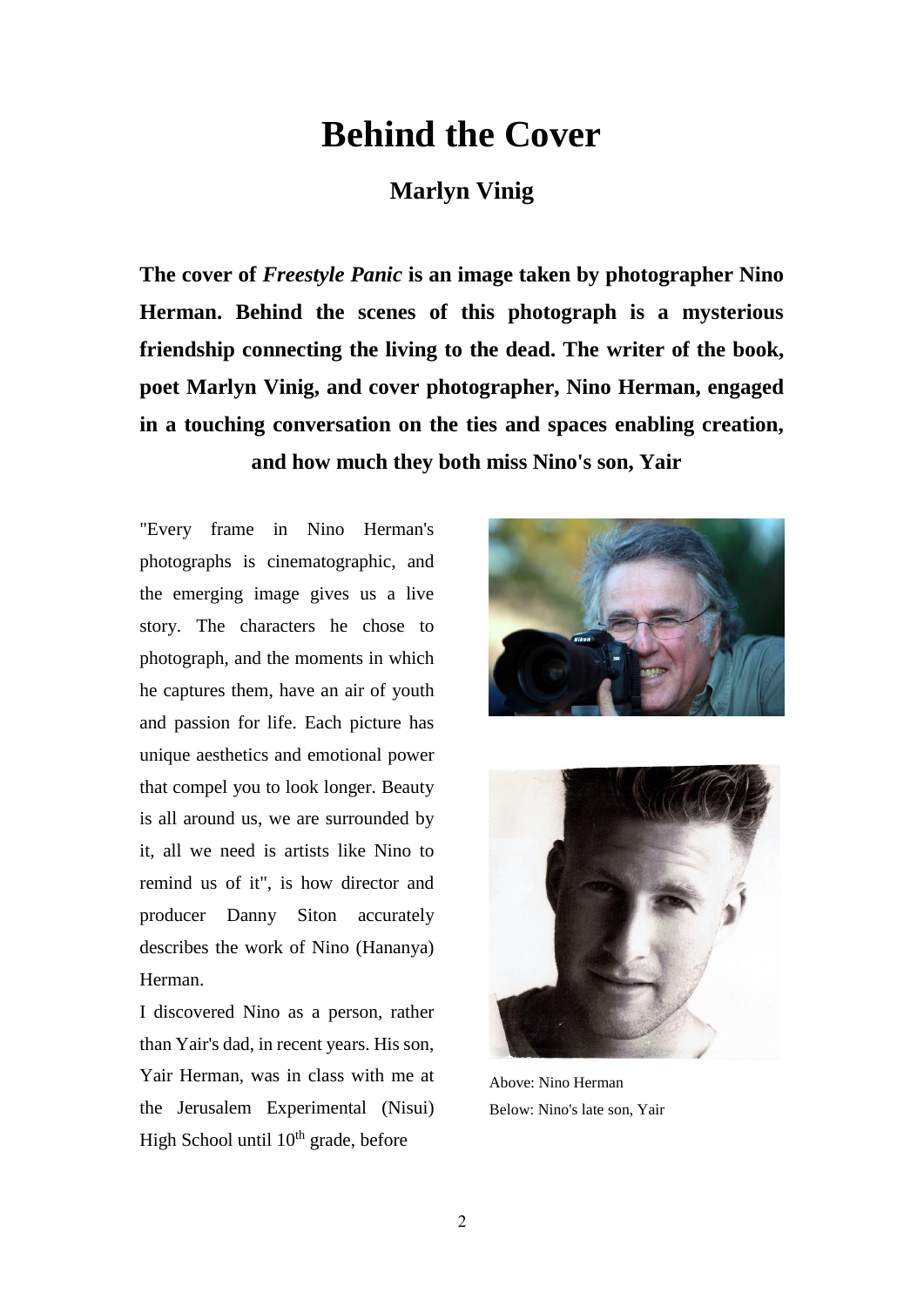transferring to the Arts Academy. He was a beautiful boy wearing a constant smile, brimming with kindness, and nicknamed Clinton in jest by his friends due to his great resemblance to the former United States president. Yair was a cinema lover, friendly and fluent. There were indescribable beauty and naïveté about him. I will never forget the merry party held at his house where I met one of his friends, Erez, whom I had later married. I continued to meet Yair throughout my military service, when he served as a military photographer, and I as a reporter for the IDF newspaper, *HaMahane*. Yair Herman (1980–2000) lost his life in an unfortunate car accident in 2000. To this day, it seems that the anguish over his passing has trickled into every one of his father, Nino's, works.

In my early 20s I worked for Channel 2 News. It was a wonderful opportunity to visit Yair's parents, Nino and Tchiya, living in Nataf. We later lost touch. In recent years we got in touch once more, and I even had the privilege of visiting the family home, and attending Yair's memorial ceremony. Our shared passion for art, and love for Yair, have led Nino and me to consider working on several joint projects that never materialized.



A photograph by Nino Herman on the cover of Marlyn Vinig's book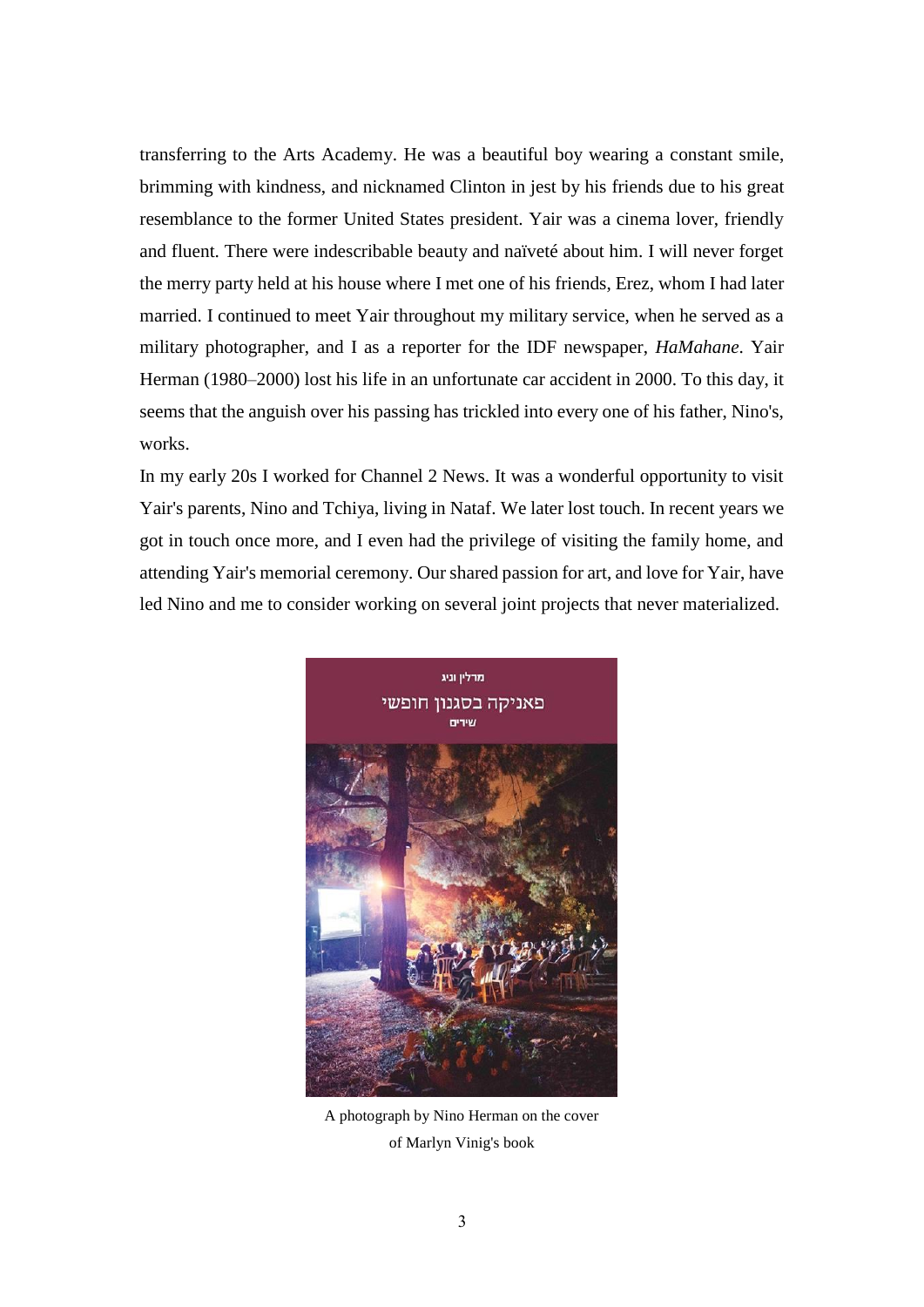It sometimes seems that, in a cosmic, inexplicable way, Yair is behind the scenes, making sure his father and I keep in touch.

The online friendship with Nino Herman on Facebook had introduced me once more to his vibrant work. Sometimes I think his images preserve some living part of Yair, creating a static space between life and death, or rather, dedicating living moments to Yair. It is no coincidence that tearful winters feature so prominently in his photographs, for Nino regards tears as part of nature: "On those days I go dancing with nature, a dance that's full of creation". He says: "We are fortunate, outside our front door is a space enveloped in nature. The rain persistently falls in waves, water trickles down windowpanes, creating its own image. It is hard for me to leave these displays alone – the camera cries out to me, as excited as I am. It is a fascinating experience, learning, looking into rainy frames, transforming them into visual poetry. To find that which I saw in my mind's eye, create a new space in a world that is so photographed, find natural beauty that connects to a profound desire to contribute another naïve angle to a complex world". This kind of work, delighting in nature's aches and daily routine, was named by Nino *The Yair Expanse*. "I feel that the rain and nature series stems from this place where Yair is everywhere", he explains. "Here at Nataf in particular – in nature I can connect to him even more; in the simplest sense – this is where he grew up, was killed, and is buried, where our home is; and there's the wind blowing and bringing him with it. Yair was killed at the foot of Wind Mountain, in an area that was formerly a war zone… So many symbols…"



A photograph of the sky at Nataf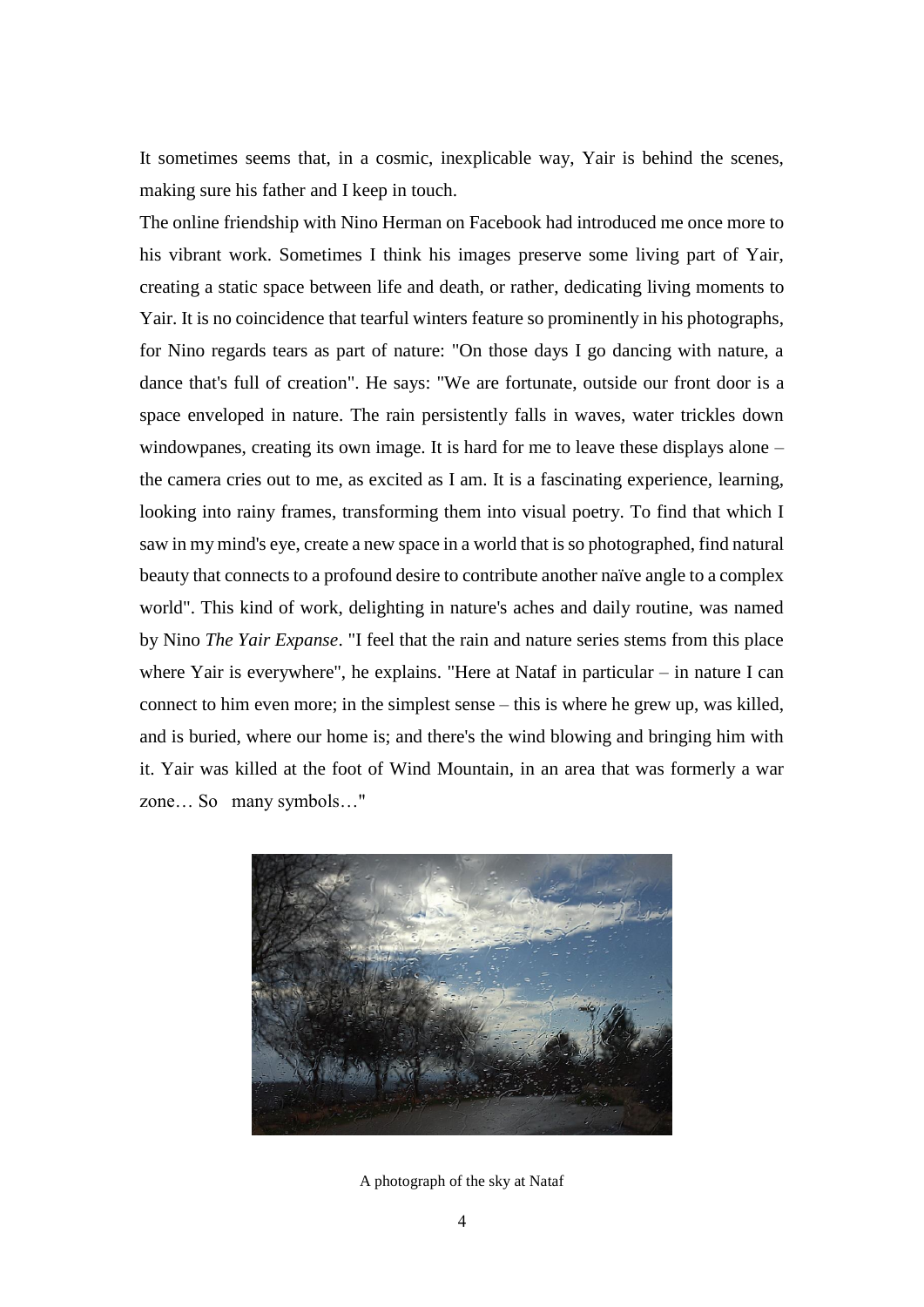"I also made a movie about Yair, you can also watch it on YouTube", adds Nino. "The movie, Yair Herman 1980–2000 is 50 minutes long split into episodes. On the cover of the DVD we placed a poem written by a dear friend of ours, Rusty Warhurst. Rusty, himself a kind of passerby, looked at the picture of yair in our living room, looked into his eyes, and returned to the house he was staying at in a very emotional state. The next morning he returned with a poem entitled If You Look Deep into my Eyes. It was a giftwrapped poem that empowers and moves us so much, and has the nuclear power of wisdom. It is as if Yair is speaking directly to us: "I am beside you, behind you, above you. Reach out your hand and heart, I want you to know, listen to the wind – it is my soul, the rain is my teardrop, the sun is my smiles".

"When Yair was killed, I was beside myself. I experienced intolerable anguish and pain. Yair was a loved, loving son, nature's boy, a dear person, a young man, full of joy and love of mankind. I was deeply broken. Rusty Warhurst wrote "I am still with you but you are unable to see […] everywhere around you is the essence of life". I asked to be enveloped in love, I felt deep inside me that only love can heal me. The first year was absolutely devastating, and during it we studied wisdom with Ronit Galapo, who provided us with plenty of love, and valuable keys for the road, for life".

"In 2009 I started writing a blog that, to me, is a life journal, and contains everything I have photographed and written over many years. It has Yair in it. Yair is with me in everything: in Tel Aviv, in New York encounters, at the exhibition, in my heart, in photographs, in speech. He is just as powerfully present in the blog. The Yair Expanse is a space born after his death. The expanse of a chamber in my heart I had not been aware of, a room that Yair has, in effect, prompted me to choose to enter. A chamber I may have circled around, perhaps for fear of encountering power and love I was unable to contain. It is as if Yair's death, his soul, our soul, urged us to cast aside the survival mode. And then, we opened onto an expanse of unconditional love. These words are familiar, but when they go down from one's head to one's heart, it is certainly a process of change and growth. And that is when the transformation began – and something inside me today can contain the emotional helplessness that I could not contain in the past. Behind this helplessness, if I can weather it, I discover another tiny shred of a human heart, and it is infinite, and there is certainly more room for growth. I wish that I, that we all, will grow, not through devastation, but through beneficial choice, without drama; that we continue to connect to life. The Yair Expanse is the space that chooses life".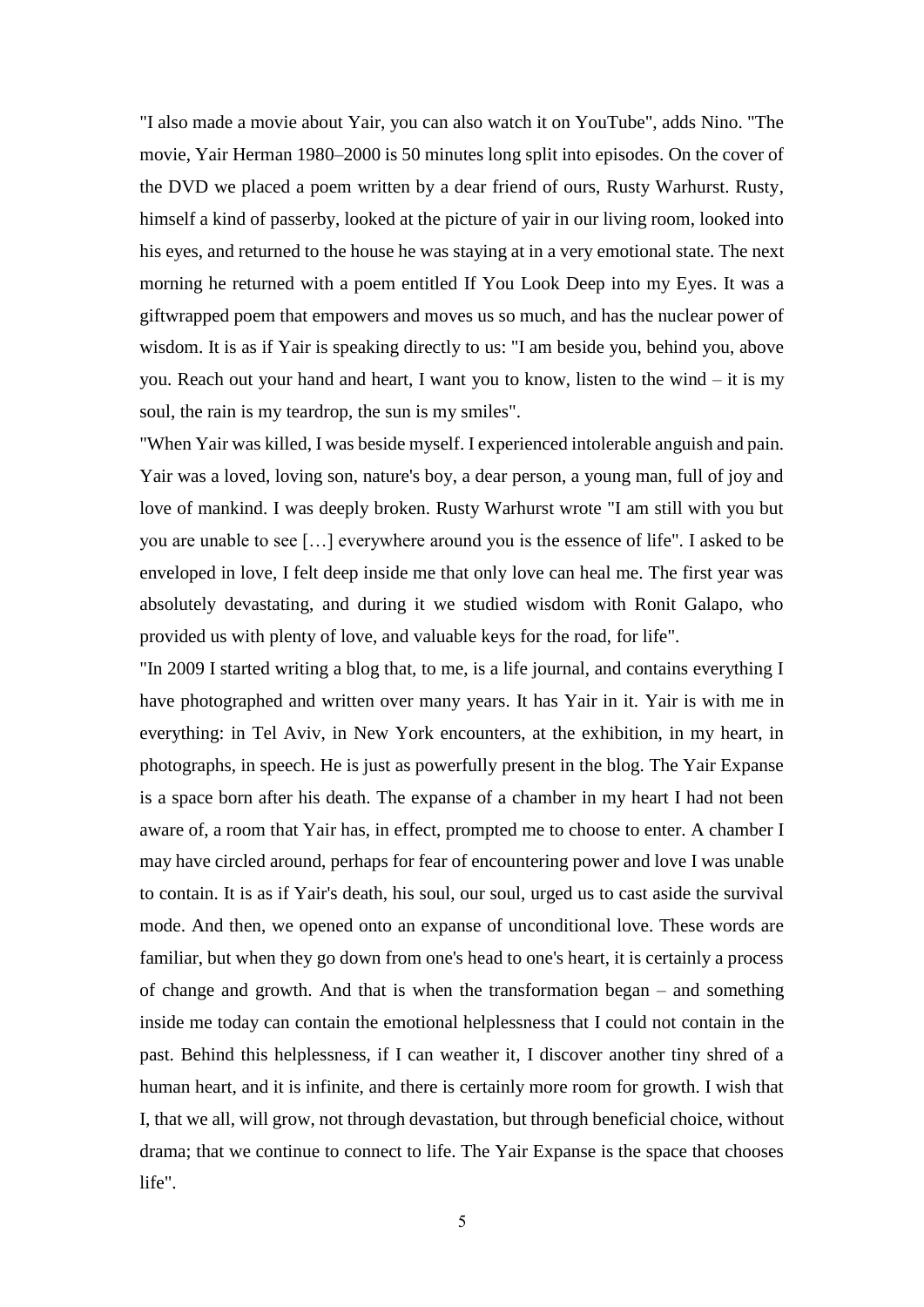"It's been 17 years since he died, and I really am experiencing myself, daring to connect to my power and love more and more, to my love for mankind, and Yair is with me in my heart all the time in so many ways. I begin every lecture with the story of the road to Nataf, the choices we make each day on the way, with the open question that we grapple with – why did his soul choose to leave this earth here, on the way to our house? Why did his soul, our soul, choose to cross the point where my son left life every single day and night for 17 years?"



Weeping heavens: A city in the rain – photographed through a car window

Nino's images are diverse, displaying a broad landscape of nature and people. They indicate the wanderings of both body and soul. "As an artist I am constantly outdoors, impacted by the environment and human interactions", explains Nino. "Out of that I create something that is relevant to me. I started the blog in order to share, to leave my work in a certain space, so that I could be free to move on, and be impacted again. I find people fascinating: portraits, landscapes, relations, I am constantly affected, and translate this effect into art, which, in turn, obviously affects others".

"People look for templates, trying to place me in the 'Peres' Photographer' drawer, or that of the Florentine Photographer, Press Photographer, Street Photographer, 'take one topic and go for it', like the voices of schoolteachers trying to label me. And maybe this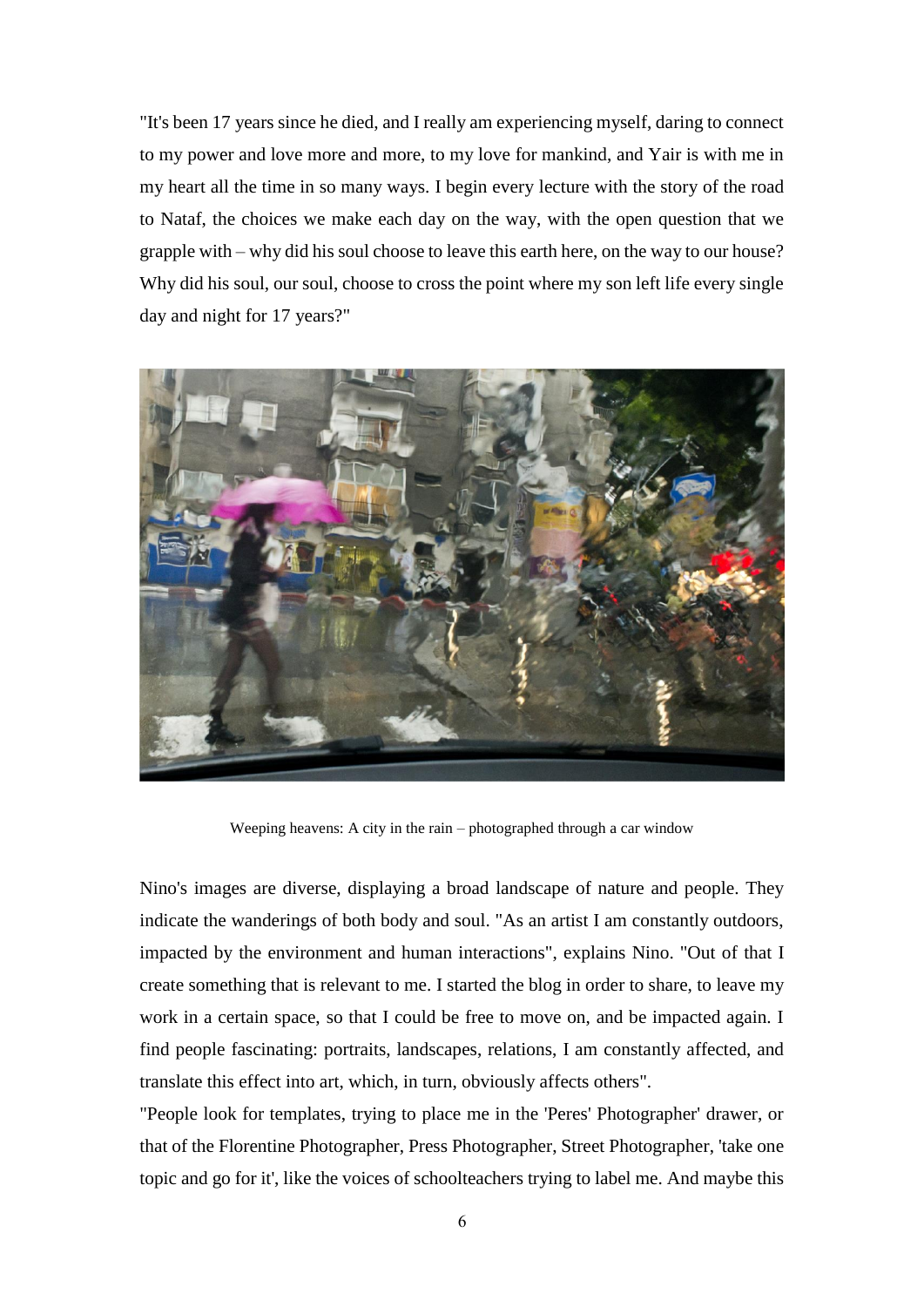series of mine is a wandering that always has this wonderful thing – following my heart".

"It is as if I am asking the world to present me with my next piece of work. I have no doubt that the artistic world, or any framework, ultimately seeks some form of definition in its own language. And at this point I am managing to stay true to my intention, to be faithful to my heart, rather than adapting myself to what is 'acceptable' or 'right', and I believe I will reach my intended destination. Because the heart, desire, and love, are nuclear forces".

He says his tendency to photograph female portraits is linked to his feminine side, from which he derives his ability as an artist to reflect emotional worlds. "As a photographer I know how to become nothing – make room for others, like a parent setting aside their own goals to help their child accomplish theirs", explains Nino. "I believe the encounter with women stems from the same yearning I have to communicate with the more sensitive parts of me. It is part of my developmental journey, my growth process. Yair's death has prompted me to develop emotional resilience, the kind that allows me to connect to a very strong inner power".

In celebration of my second book of poetry, *Freestyle Panic*, that touches upon the nexus between poetry and cinema, secular and sacred, day and night, living and dead, I knew the opportunity had come to express something together. Nino was thrilled. "To me, the connection between us is also part of the Yair Expanse", he relates happily, "we met through him". We found one of Nino's photographs to print on the cover of my new book, *Freestyle Panic*. Nino was moved by the gesture, "For my birthday, some 17 years after he died", he told me, "you have given me a huge gift – you dedicated my photograph, *Cinema Nataf*, which appears on the cover of your new poetry book, to Yair".

"In the current connection I was struck by another insight", adds Nino, "that it is possible to rush through the day a little less without being afraid of losing something. on the contrary, this is an example of a reality created , a breathtaking artistic connection, that was unplanned, as if I had made room for the universe to bring its own script along, and Yair is well-positioned within this screenplay, always reminding us that despite his departure, he shows up here and there in various shapes and forms".